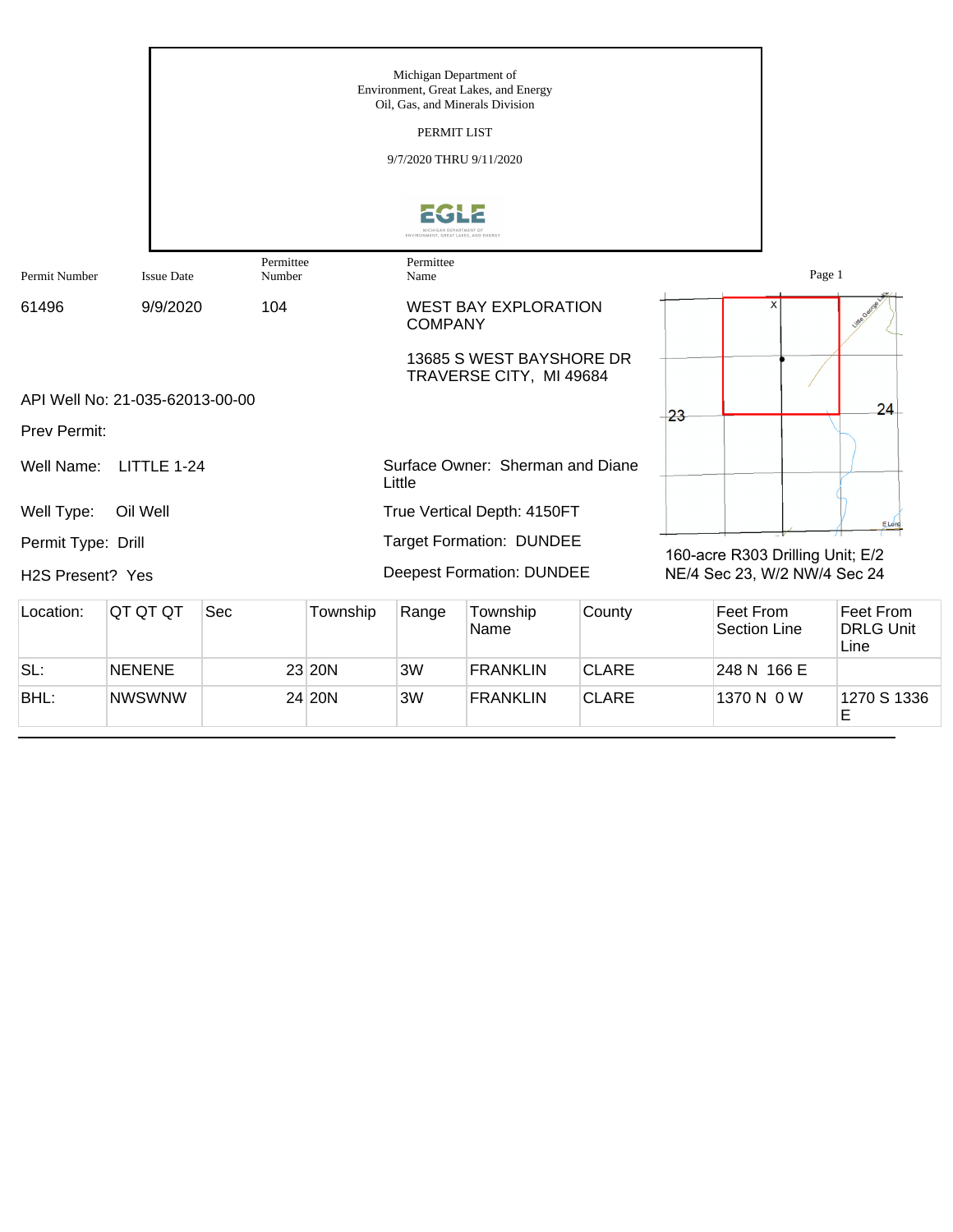Environment, Great Lakes, and Energy

Oil, Gas, and Minerals Division

Updated Permits

9/7/2020 THRU 9/11/2020



Permit Number Permittee Number Permittee Name Page 1

**PLUGGING INSTRUCTIONS ISSUED:**

30697 5914

C M S GAS TRANSMISSION CO

1 ENERGY PLAZA DR, EP1-420 JACKSON, MI 49201-2276

API Well Number: 21-125-30697-00-00

Well Name: MCGC LEONARD BDW 1

Plug Inst. Issue Date: 9/8/2020

| Location | <b>OT OT OT</b> | Sec Township | Range | <b>Township Name</b> | County           | l Feet From Section<br>Line | <b>Feet From DRLG</b><br>l Unit |
|----------|-----------------|--------------|-------|----------------------|------------------|-----------------------------|---------------------------------|
| ISL:     | <b>NESENE</b>   | 15 I5N       | 11E   | <b>ADDISON</b>       | <b>IOAKLAND</b>  | 1053 S 429 E                | 1218 N 429 E                    |
| IBHL:    | <b>NESENE</b>   | 15 I5N       | 11E   | <b>ADDISON</b>       | <b>I</b> OAKLAND |                             |                                 |

Comment: App to P&A expires on 9/8/21

5506 2545

UNION OIL CO OF CALIFORNIA

2210 WEST PINE RIVER ROAD BRECENRIDGE, MI 48615-9611

API Well Number: 21-035-05506-00-00

Well Name: BICKNELL, JAMES S 1-D

Plug Inst. Issue Date: 9/8/2020

| Location | <b>IOT OT OT</b> | Sec Township | Range | Township Name | County       | Feet From Section<br>Line | <b>Feet From DRLG</b><br>Unit |
|----------|------------------|--------------|-------|---------------|--------------|---------------------------|-------------------------------|
| SL:      | IS2SWNW          | 27 19N       | 6W    | l REDDING     | <b>CLARE</b> | 330 S 660 W               |                               |
| $IBHL$ : | IS2SWNW          | 27 19N       | 6W    | l REDDING     | <b>CLARE</b> |                           |                               |

Comment: App to Re-P&A expires on 9/8/21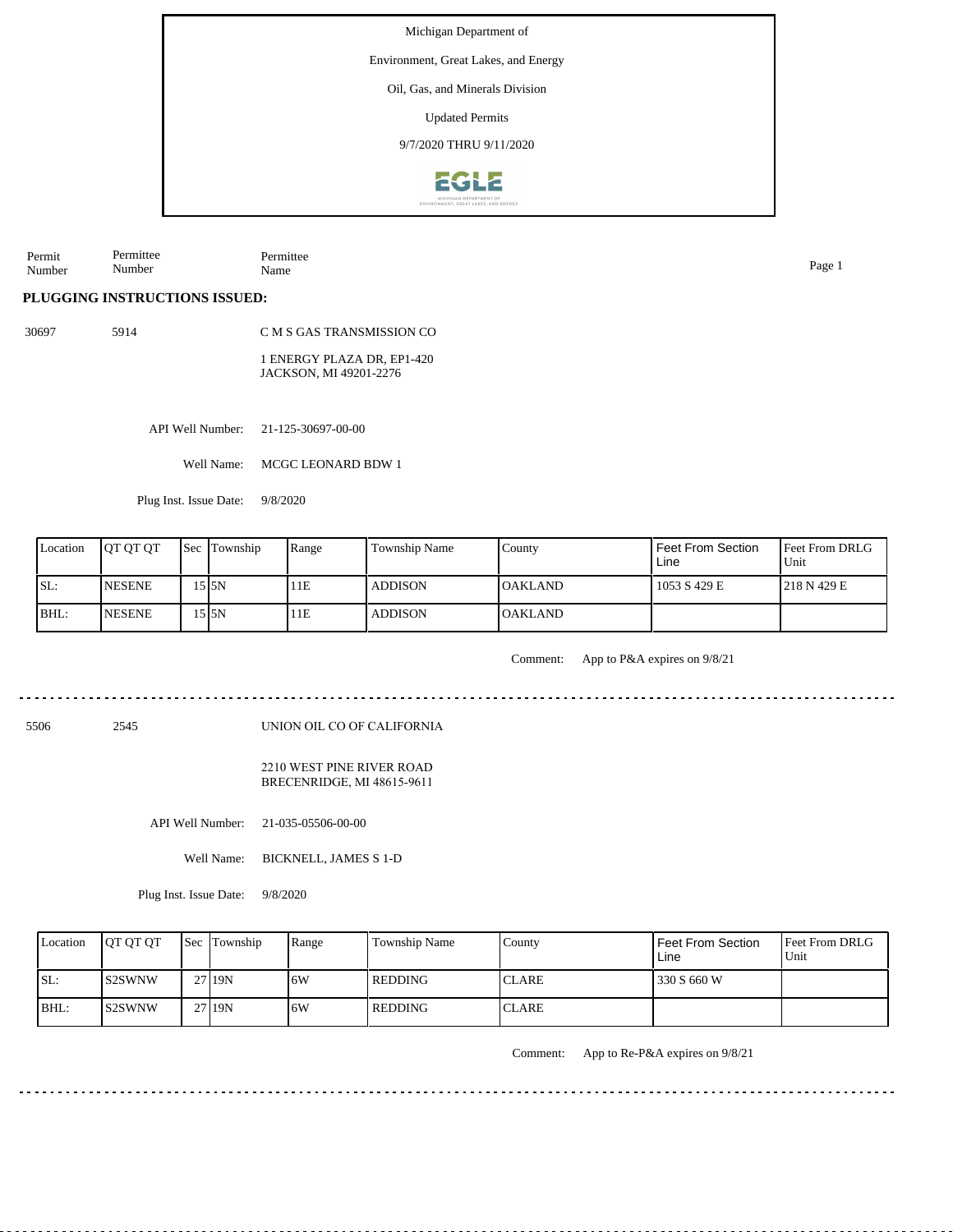Michigan Department of Environment, Great Lakes, and Energy Oil, Gas, and Minerals Division Updated Permits 9/7/2020 THRU 9/11/2020EGLE

| Permit<br>Number | Permittee<br>Number    | Permittee<br>Name                                                                 |                           | Page 2 |
|------------------|------------------------|-----------------------------------------------------------------------------------|---------------------------|--------|
| 39298            | 5914                   | C M S GAS TRANSMISSION CO<br>1 ENERGY PLAZA DR, EP1-420<br>JACKSON, MI 49201-2276 |                           |        |
|                  | API Well Number:       | 21-125-29864-01-00                                                                |                           |        |
|                  | Well Name:             | BELIAN ET AL 3-15 HD1                                                             | True Vertical Depth: 4272 |        |
|                  | Plug Inst. Issue Date: | 9/8/2020                                                                          |                           |        |

| Location | <b>IOT OT OT</b> | Sec | Township | Range | Township Name  | County         | Feet From Section<br>Line | <b>IFeet From DRLG</b><br>Unit |
|----------|------------------|-----|----------|-------|----------------|----------------|---------------------------|--------------------------------|
| SL:      | <b>SESENE</b>    |     | 15 I5N   | 11E   | <b>ADDISON</b> | IOAKLAND-      | 327 S 325 E               |                                |
| BHL:     | <b>NESENE</b>    |     | .5 I5N   | 11E   | <b>ADDISON</b> | <b>OAKLAND</b> | 1100 S 148 E              | 171 N 148 E                    |

Comment: App to P&A expires on 9/8/21

.................................... a dia a dia a <u>. . . . . . . . . . . . . . . . . .</u> <u>. . . . . . . . .</u>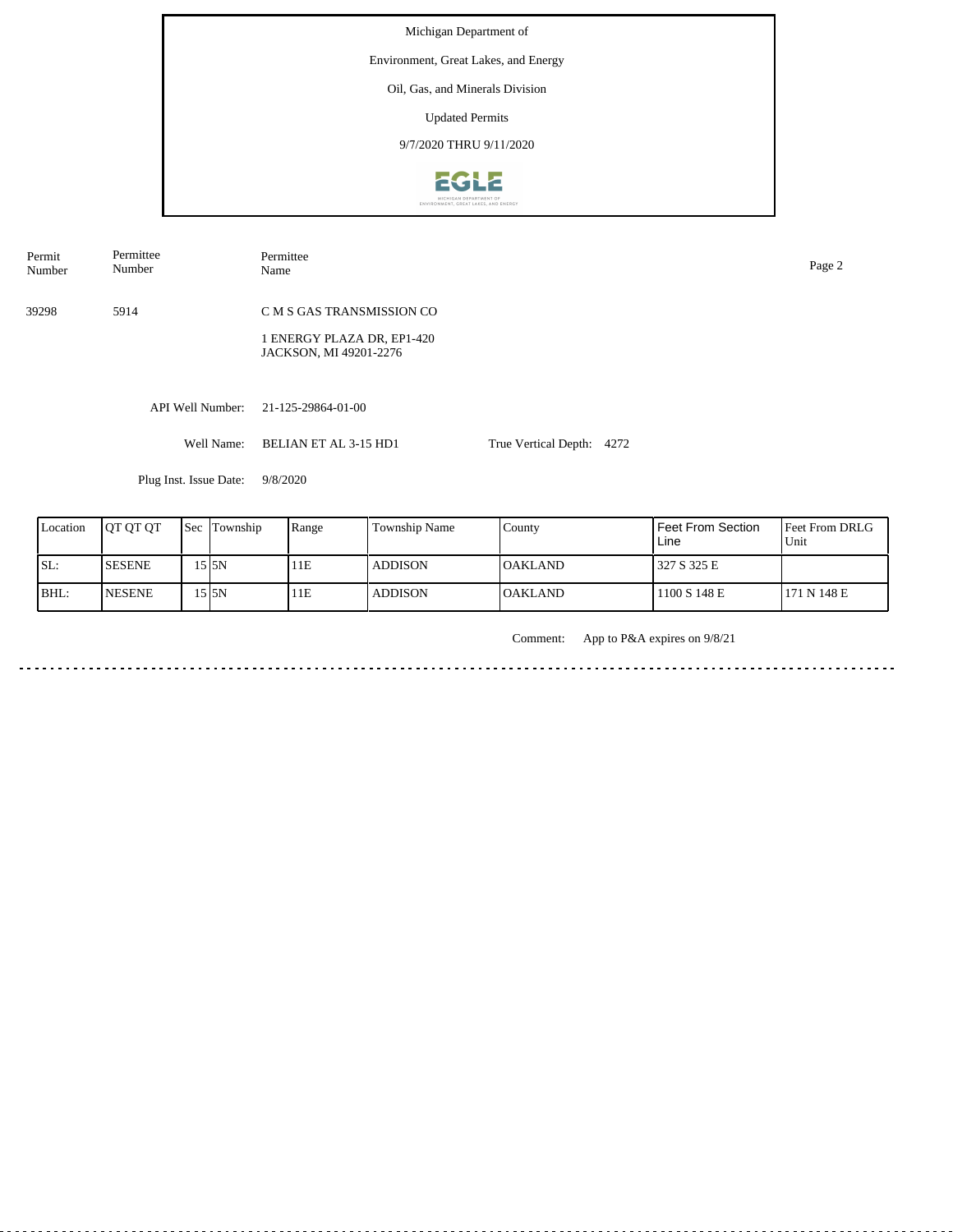Environment, Great Lakes, and Energy

#### Oil, Gas, and Minerals Division

Updated Permits

9/7/2020 THRU 9/11/2020



Permit Number Permittee Number Permittee Name Page 3

**RECORD OF WELL PLUGGING:**

10133 491

CONSUMERS ENERGY CO

1945 W PARNALL RD JACKSON, MI 49201

API Well Number: 21-035-10133-00-00

Well Name: MICH GAS STORAGE 703

Plugging Date: 8/10/2020

| Location | <b>IOT OT OT</b> | <b>Sec Township</b> | Range | <b>Township Name</b> | County        | Feet From Section<br>Line | Feet From DRLG<br>Unit |
|----------|------------------|---------------------|-------|----------------------|---------------|---------------------------|------------------------|
| SL:      | <b>CNNE</b>      | 120N                | 16W   | WINTERFIELD          | <b>ICLARE</b> | 1320 N 1320 E             |                        |
| BHL:     |                  | 120N                | 16W   | WINTERFIELD          | <b>ICLARE</b> | 1320 N 1320 E             |                        |

55927 6361

RIVERSIDE ENERGY MICHIGAN LLC 10691 EAST CARTER ROAD SUITE 201 TRAVERSE CITY, MI 49684

API Well Number: 21-029-55927-00-00

Well Name: DESCHAMPS D3-34

Plugging Date: 9/1/2020

| Location | <b>IOT OT OT</b> | Sec Township | Range | Township Name    | County            | Feet From Section<br>Line | <b>Feet From DRLG</b><br>Unit |
|----------|------------------|--------------|-------|------------------|-------------------|---------------------------|-------------------------------|
| ISL:     | <b>NWSWSE</b>    | 34 32N       | 7W    | <b>SOUTH ARM</b> | <b>CHARLEVOIX</b> | 1275 S 2118 E             | 1275 S 481 W                  |
| $IBHL$ : | <b>INWSWSE</b>   | 34 32N       | 7W    | <b>SOUTH ARM</b> | <b>CHARLEVOIX</b> |                           |                               |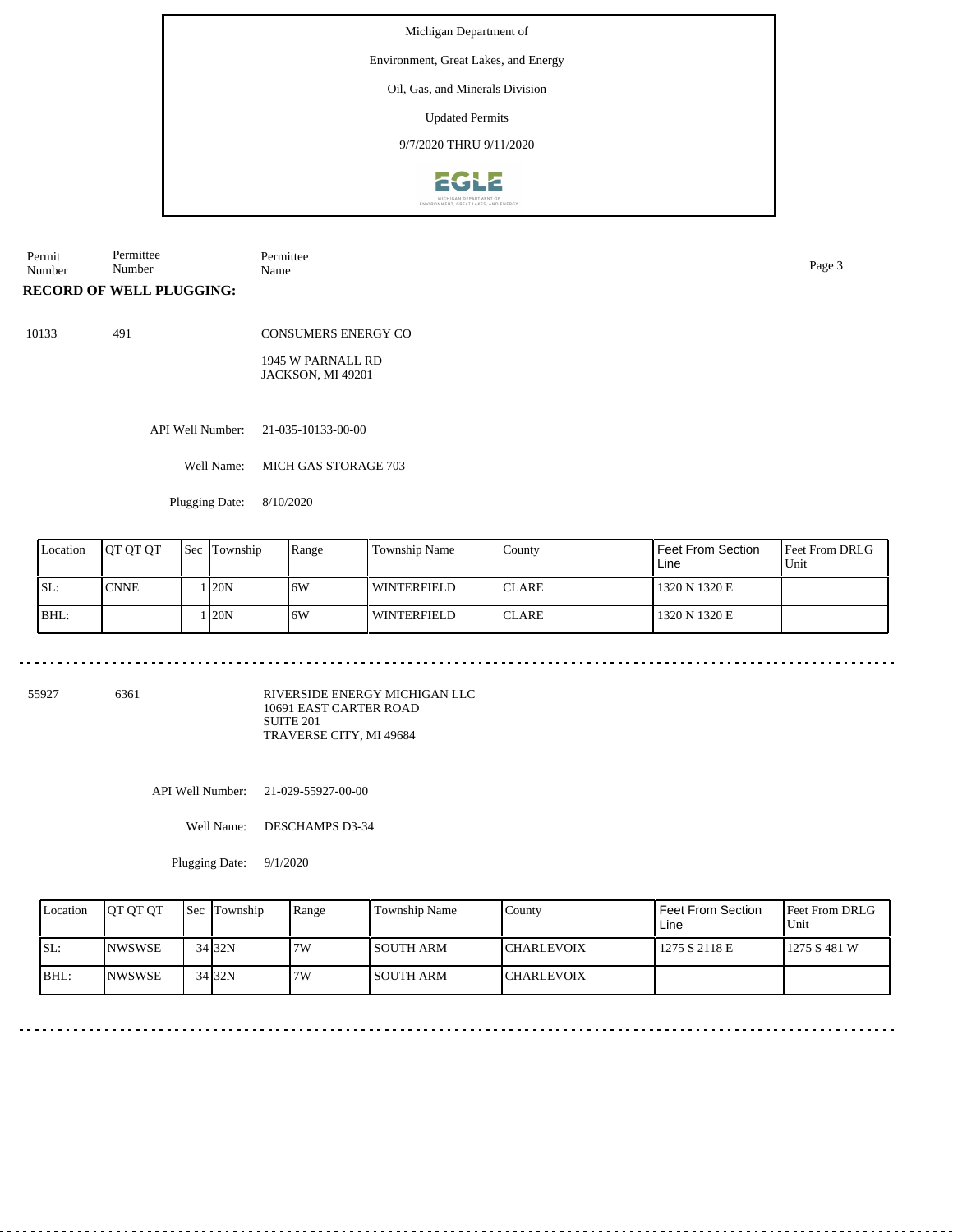Environment, Great Lakes, and Energy

### Oil, Gas, and Minerals Division

Updated Permits

9/7/2020 THRU 9/11/2020



| Permit<br>Number | Permittee<br>Number | Permittee<br>Name                                | Page 4 |
|------------------|---------------------|--------------------------------------------------|--------|
| 2343             | 2298                | UNION OIL CO OF CALIFORNIA                       |        |
|                  |                     | 2210 W. PINE RIVER RD.<br>BRECKENRIDGE, MI 48615 |        |
|                  |                     |                                                  |        |

API Well Number: 21-111-02343-00-00

Well Name: ALEXANDER, C. D. 5

Plugging Date: 10/24/2019

| Location | <b>IOT OT OT</b> | l Sec | Township | Range | <b>Township Name</b> | County          | Feet From Section<br>Line | <b>Feet From DRLG</b><br>Unit |
|----------|------------------|-------|----------|-------|----------------------|-----------------|---------------------------|-------------------------------|
| ISL:     | <b>INENENE</b>   |       | 19 13N   | 1W    | <b>PORTER</b>        | <b>IMIDLAND</b> | 330 N 330 E               |                               |
| BHL:     | <b>INENENE</b>   |       | 19 13N   | 1W    | <b>PORTER</b>        | <b>MIDLAND</b>  |                           |                               |

25546 491

CONSUMERS ENERGY CO

1945 W PARNALL RD JACKSON, MI 49201

API Well Number: 21-099-25546-00-00

Well Name: CONSUMERS POWER COMPANY R-103

Plugging Date: 8/17/2020

| Location | <b>OT OT OT</b> | <b>Sec Township</b>  | Range | Township Name | County         | Feet From Section<br>Line | <b>Feet From DRLG</b><br>Unit |
|----------|-----------------|----------------------|-------|---------------|----------------|---------------------------|-------------------------------|
| ISL:     | <b>ISESENW</b>  | $36$ <sub>5N</sub>   | 13E   | <b>ARMADA</b> | <b>IMACOMB</b> | 330 S 180 E               |                               |
| BHL:     | <b>ISESENW</b>  | $36$ <sub>J</sub> SN | 13E   | ARMADA        | <b>MACOMB</b>  | 330 S 180 E               |                               |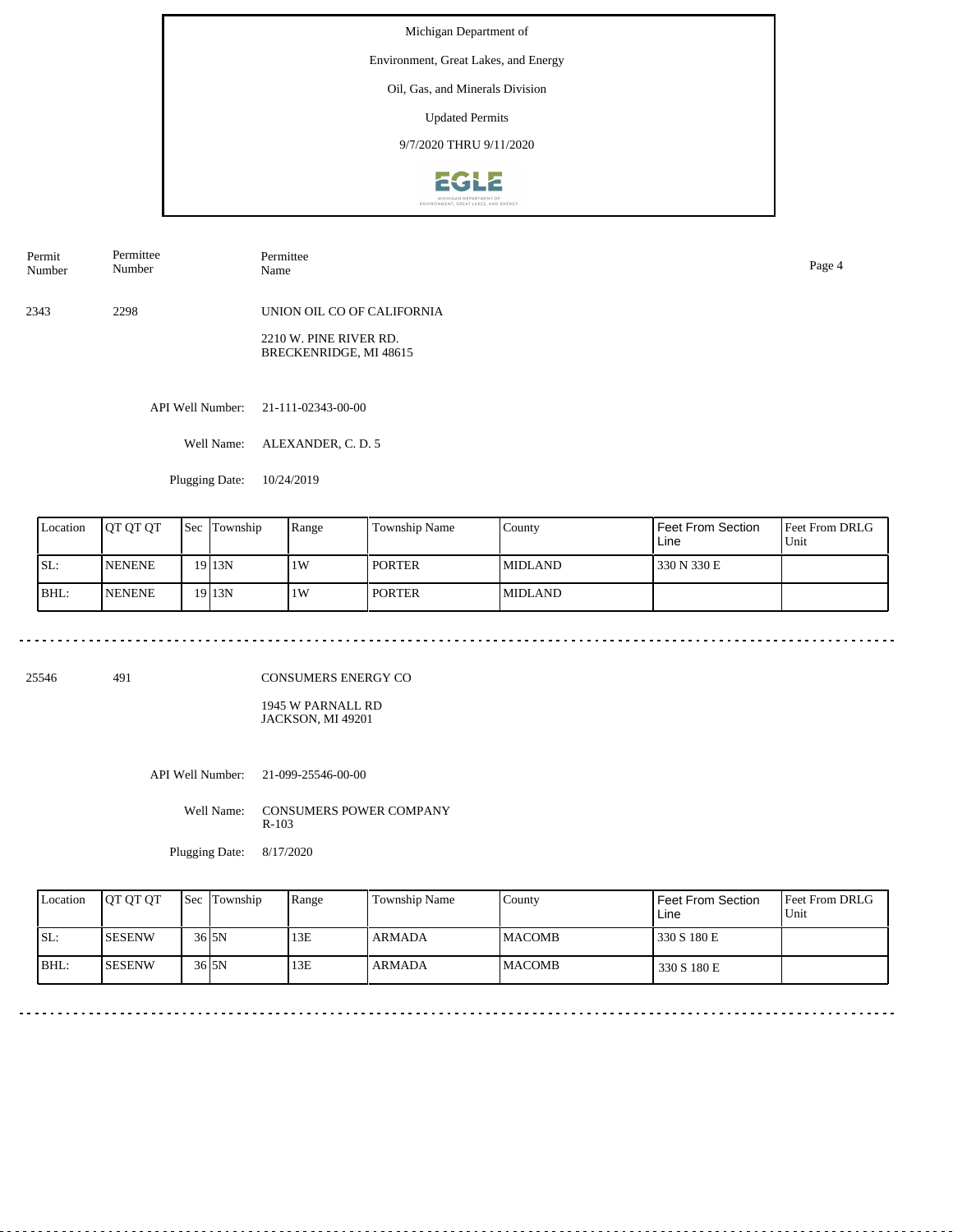Environment, Great Lakes, and Energy

## Oil, Gas, and Minerals Division

Updated Permits

# 9/7/2020 THRU 9/11/2020



| Permit<br>Number | Permittee<br>Number | Permittee<br>Name                                                                       | Page 5 |
|------------------|---------------------|-----------------------------------------------------------------------------------------|--------|
| 36758            | 5953                | <b>H L BROWN OPERATING LLC</b><br>300 WEST LOUISANA<br>PO BOX 2237<br>MIDLAND, TX 79702 |        |
|                  |                     | API Well Number: 21-007-36758-00-00                                                     |        |

Well Name: SNOWPLOW 1-5

Plugging Date: 8/13/2020

| Location | <b>IOT OT OT</b> | Sec | Township          | Range | <b>Township Name</b> | County        | Feet From Section<br>Line | <b>Feet From DRLG</b><br>Unit |
|----------|------------------|-----|-------------------|-------|----------------------|---------------|---------------------------|-------------------------------|
| ISL:     | ISESWNW          |     | 5 29N             | 5E    | I OSSINEKE.          | <b>ALPENA</b> | 467 S 1117 W              | 1467 S 1117 W                 |
| BHL:     | ISESWNW          |     | 5 <sub>129N</sub> | 5E    | l OSSINEKE           | <b>ALPENA</b> |                           |                               |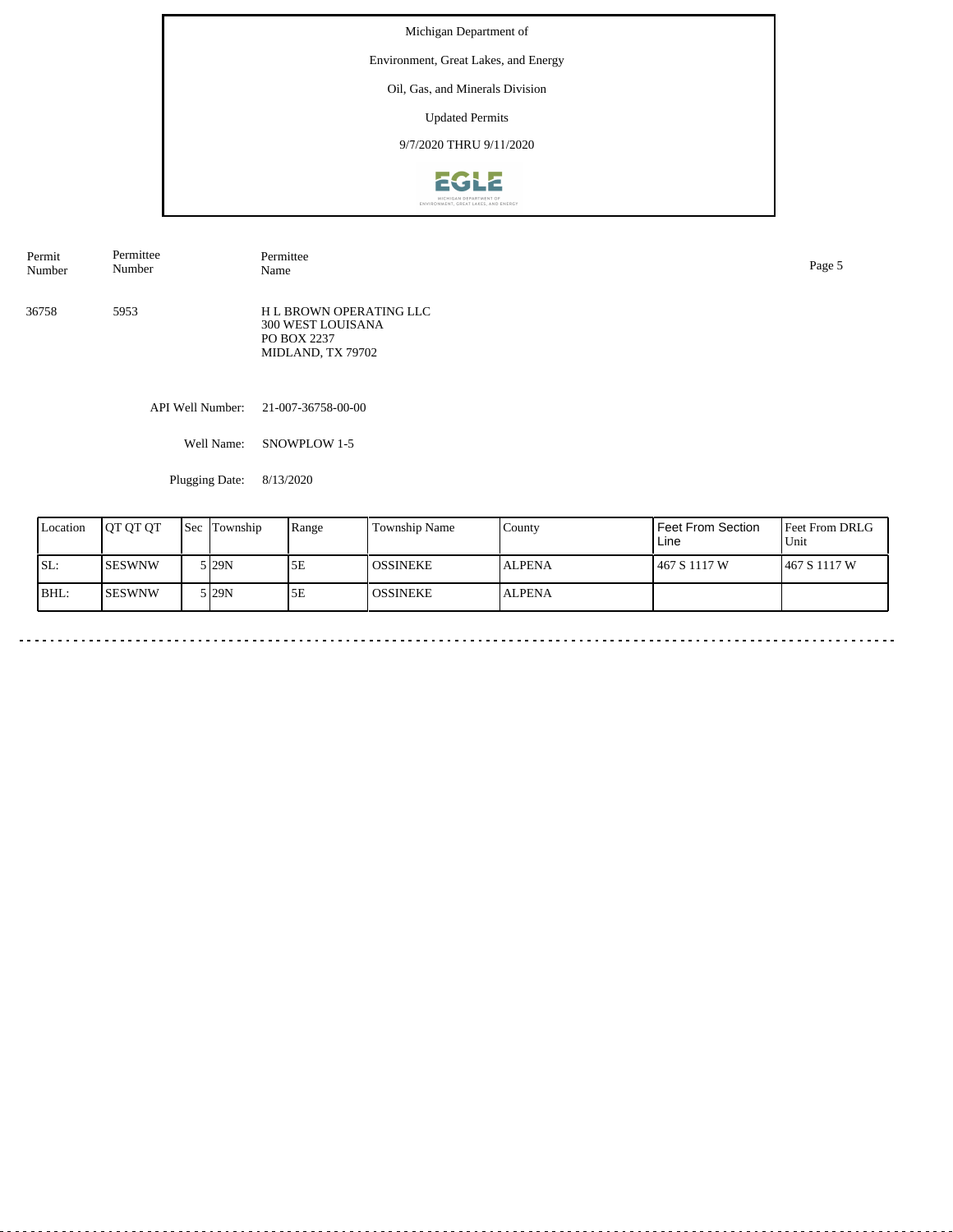Environment, Great Lakes, and Energy

Oil, Gas, and Minerals Division

Updated Permits

9/7/2020 THRU 9/11/2020



Permit Number Permittee Number Permittee Name Page 6

### **RECORD OF CHANGE OF WELL STATUS:**

491

|--|--|

CONSUMERS ENERGY CO

1945 W PARNALL RD JACKSON, MI 49201

API Well Number: 21-035-12761-00-00

Well Name: MICHIGAN GAS STORAGE CO 233

Change Date: 9/3/2020

| Location | <b>OT OT OT</b> | <b>Sec Township</b> | Range | Township Name | County        | Feet From Section<br>Line | <b>Feet From DRLG</b><br>'Unit |
|----------|-----------------|---------------------|-------|---------------|---------------|---------------------------|--------------------------------|
| ISL:     | <b>I</b> CNNWSE | 31 20N              | 16W   | l winterfield | <b>ICLARE</b> | 1 660 N 660 W             |                                |
| BHL:     | <b>ICNNWSE</b>  | 31 20N              | 16W   | l winterfield | <b>ICLARE</b> | 1660 N 660 W              |                                |

Proposed Rework: Reworked for Miscellaneous comment: Reworked for log, underream F/ 1316' T/ 1344', perf F/ 1294' Reworked for Miscellaneous Comment:

21488 491

CONSUMERS ENERGY CO

1945 W PARNALL RD JACKSON, MI 49201

API Well Number: 21-005-21488-00-00

Well Name: CONSUMERS POWER 17

Change Date: 7/3/2018

| Location | <b>IOT OT OT</b> | <b>Sec Township</b> | Range | Township Name   | County         | Feet From Section<br>Line | <b>IFeet From DRLG</b><br>Unit |
|----------|------------------|---------------------|-------|-----------------|----------------|---------------------------|--------------------------------|
| ISL:     | ISWNWNE          | 16 I4N              | 14W   | <b>OVERISEL</b> | <b>ALLEGAN</b> | 1240 N 75 W               |                                |
| BHL:     | <b>SWNWNE</b>    | 16 I4N              | 14W   | <b>OVERISEL</b> | <b>ALLEGAN</b> |                           |                                |

 $- - - - - -$ 

. . . . . . . . . . . . . . . . . .

Reworked to Underreamed Open Hole

Proposed Rework: Reworked to Underreamed Open Hole Comment: RCOWS for pull packer, log, underream, change tubing, and return well to service.

 $2.2.2.2.2.2.2$ 

<u>. . . . . . . . .</u>

 $\overline{a}$  .  $\overline{a}$ 

T/ 1306', and return well to service.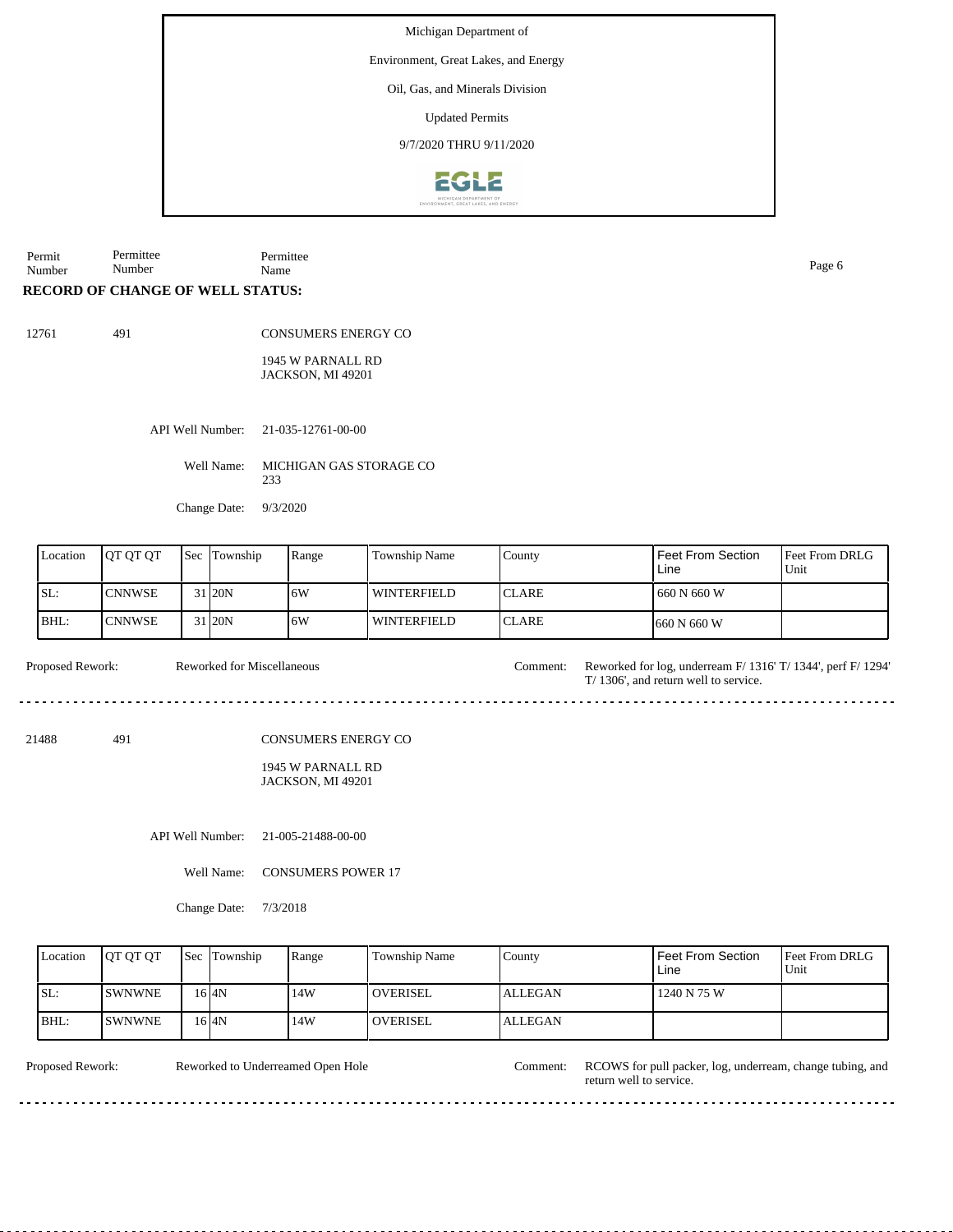Environment, Great Lakes, and Energy

### Oil, Gas, and Minerals Division

Updated Permits

## 9/7/2020 THRU 9/11/2020



| Permit | Permittee     | 100<br>m۱<br>. |      |
|--------|---------------|----------------|------|
| Number | . .<br>Number | Name           | Page |

### **TRANSFER OF OWNERSHIP:**

| 156 | 8083 | <b>CRESTWOOD SERVICES LLC</b> |
|-----|------|-------------------------------|
|     |      | 811 MAIN STREET               |
|     |      | <b>SUITE 3400</b>             |
|     |      | HOUSTON, TX 77006 USA         |

API Well Number: 21-081-00156-80-00

Well Name: ALTO PROPANE STORAGE FEE 2 SWD

Transfer Date: 9/11/2020

<u>. . . . . . .</u>

Previous Owner: PLAINS LPG SERVICES LP

| Location | <b>IOT OT OT</b> | Sec Township | Range | Township Name | County      | <b>Feet From Section</b><br>Line | <b>Feet From DRLG</b><br>Unit |
|----------|------------------|--------------|-------|---------------|-------------|----------------------------------|-------------------------------|
| SL:      | <b>INWNENW</b>   | 3 I 5 N      | 19W   | <b>BOWNE</b>  | <b>KENT</b> | 370 N 670 E                      |                               |
| BHL:     | <b>INWNENW</b>   | 3 I 5 N      | 19W   | <b>BOWNE</b>  | <b>KENT</b> |                                  |                               |

. . . . . . . . . . . . . . . . . . . .

18162 8083

CRESTWOOD SERVICES LLC 811 MAIN STREET SUITE 3400 HOUSTON, TX 77006 USA

API Well Number: 21-081-18162-00-00

Well Name: ALTO L P G STORAGE 2

Transfer Date: 9/11/2020

Previous Owner: PLAINS LPG SERVICES LP

| Location | <b>OT OT OT</b> | <b>Sec</b> Township | Range | Township Name | County       | l Feet From Section<br>Line | <b>Feet From DRLG</b><br>Unit |
|----------|-----------------|---------------------|-------|---------------|--------------|-----------------------------|-------------------------------|
| ISL:     | <b>NWNENW</b>   | $3$ <sub>5N</sub>   | 9W    | <b>BOWNE</b>  | <b>KENT</b>  | 1542 N 1155 E               |                               |
| IBHL:    | <b>INWNENW</b>  | 315N                | 9W    | <b>BOWNE</b>  | <b>IKENT</b> |                             |                               |

<u>. . . . . . . . . . . . . . . . . .</u>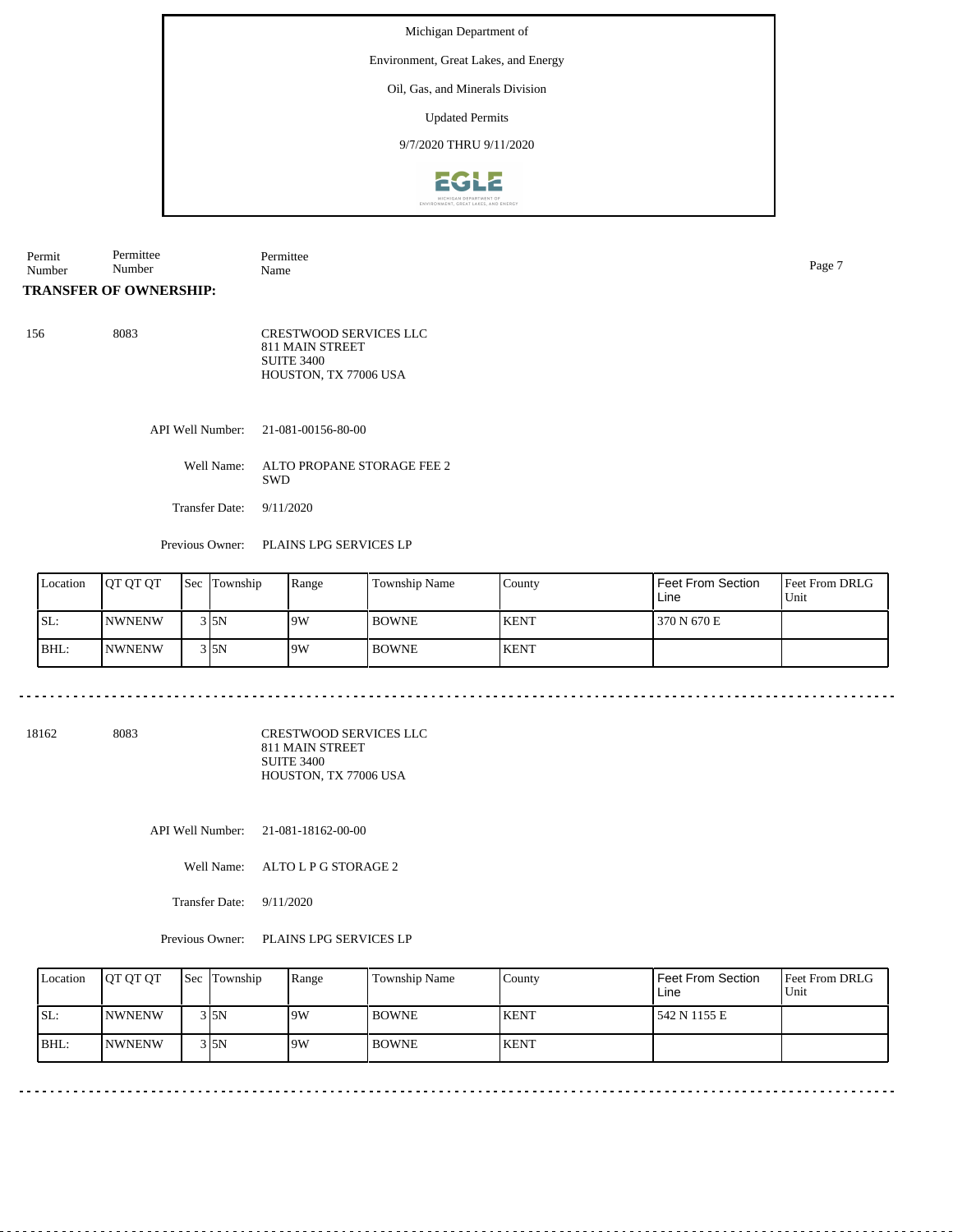Environment, Great Lakes, and Energy

### Oil, Gas, and Minerals Division

Updated Permits

## 9/7/2020 THRU 9/11/2020



| Permit | Permittee | Permittee                                                                                      | Page 8 |
|--------|-----------|------------------------------------------------------------------------------------------------|--------|
| Number | Number    | Name                                                                                           |        |
| 21780  | 8083      | <b>CRESTWOOD SERVICES LLC</b><br>811 MAIN STREET<br><b>SUITE 3400</b><br>HOUSTON, TX 77006 USA |        |

API Well Number: 21-081-21780-00-00

Well Name: ALTO L P G STORAGE 3

Transfer Date: 9/11/2020

Previous Owner: PLAINS LPG SERVICES LP

| Location | <b>JOT OT OT</b> | <b>Sec Township</b> | Range | <b>Township Name</b> | County       | Feet From Section<br>Line | <b>Feet From DRLG</b><br>Unit |
|----------|------------------|---------------------|-------|----------------------|--------------|---------------------------|-------------------------------|
| SL:      | <b>SWNENW</b>    | 3 I 5 N             | 19W   | <b>BOWNE</b>         | <b>IKENT</b> | 920 N 880 E               |                               |
| BHL:     | <b>SWNENW</b>    | $3\,$ 5N            | 9W    | <b>BOWNE</b>         | <b>KENT</b>  |                           |                               |

. . . . . . . . . . . . . . . . . . .

29099 6310

CORE ENERGY LLC

1011 NOTEWARE DRIVE TRAVERSE CITY, MI 49686

API Well Number: 21-137-29099-00-00

Well Name: STATE CHARLTON 1-28

Transfer Date: 9/11/2020

Previous Owner: LAMBDA ENERGY RESOURCES LLC

|      | Location | <b>IOT OT OT</b> | <b>Sec</b> Township | Range | Township Name   | County         | <b>Feet From Section</b><br>Line | <b>Feet From DRLG</b><br>Unit |
|------|----------|------------------|---------------------|-------|-----------------|----------------|----------------------------------|-------------------------------|
| SL:  |          | <b>INENESE</b>   | 28 <sub>31N</sub>   | 1W    | <b>CHARLTON</b> | IOTSEGO        | 330 N 385 E                      | 1990 S 385 E                  |
| BHL: |          | <b>INENESE</b>   | 28 <sub>31N</sub>   | 1W    | <b>CHARLTON</b> | <b>IOTSEGO</b> |                                  |                               |

\_\_\_\_\_\_\_\_\_\_\_\_\_\_\_\_\_\_\_\_\_\_\_\_\_\_\_\_\_\_\_\_\_\_\_\_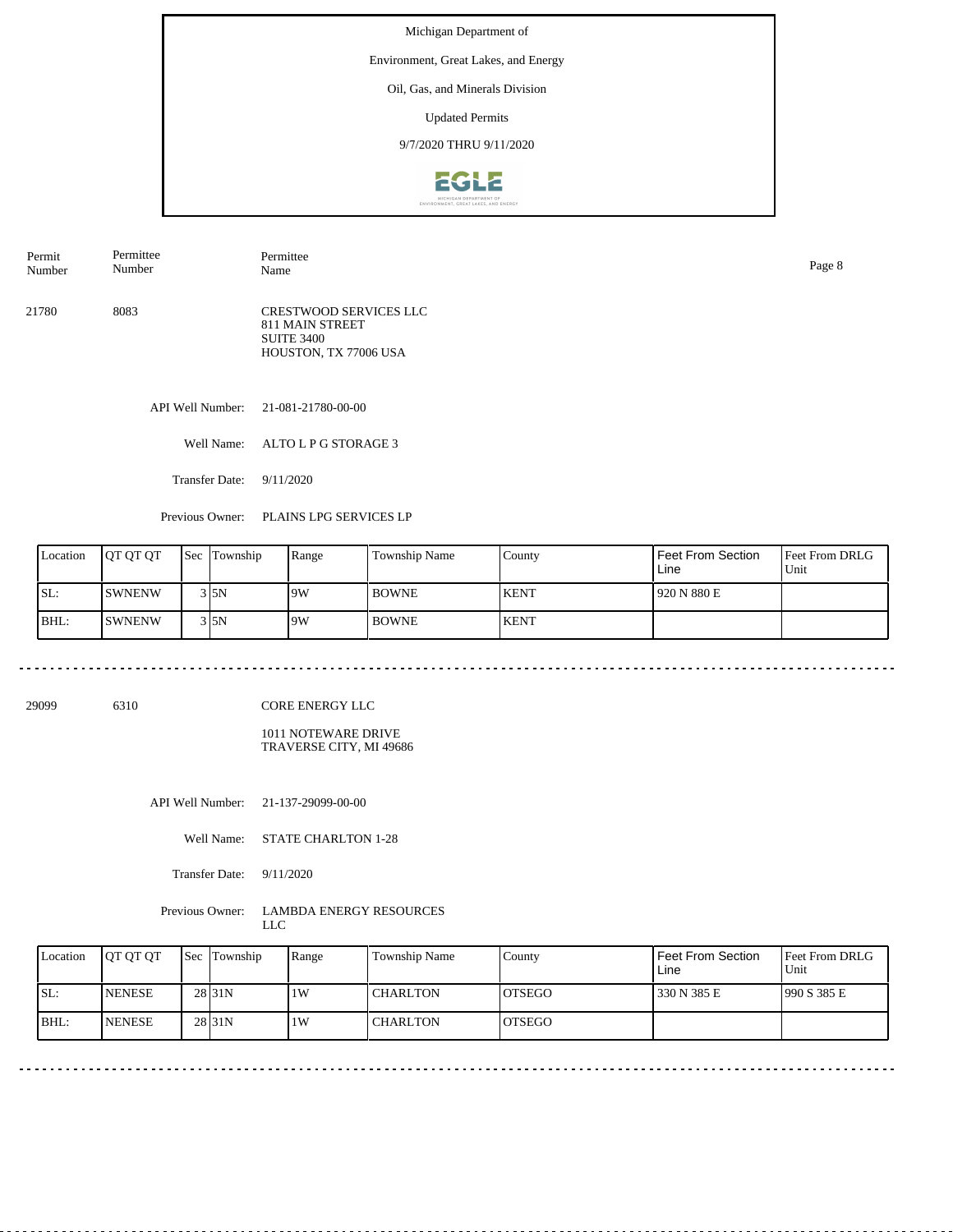Environment, Great Lakes, and Energy

### Oil, Gas, and Minerals Division

Updated Permits

9/7/2020 THRU 9/11/2020



| Permit | Permittee | Permittee       | Page 9 |
|--------|-----------|-----------------|--------|
| Number | Number    | Name            |        |
| 29144  | 6310      | CORE ENERGY LLC |        |

1011 NOTEWARE DRIVE TRAVERSE CITY, MI 49686

API Well Number: 21-137-29144-00-00

Well Name: PLAGENS & VALEK 1-28

Transfer Date: 9/11/2020

Previous Owner: LAMBDA ENERGY RESOURCES LLC

| Location | <b>IOT OT OT</b> | <b>Sec Township</b> | Range | <b>Township Name</b> | County         | l Feet From Section_<br>Line | <b>Feet From DRLG</b><br>Unit |
|----------|------------------|---------------------|-------|----------------------|----------------|------------------------------|-------------------------------|
| SL:      | ISWSESE          | 28 <sub>131</sub> N | 1 W   | <b>CHARLTON</b>      | IOTSEGO        | l 550 S 760 E                | 1550 S 560 W                  |
| BHL:     | <b>ISWSESE</b>   | 28 <sub>31N</sub>   | 1 W   | <b>CHARLTON</b>      | <b>IOTSEGO</b> |                              |                               |

29433 6310

CORE ENERGY LLC

1011 NOTEWARE DRIVE TRAVERSE CITY, MI 49686

API Well Number: 21-137-29433-00-00

Well Name: STATE CHARLTON 1-27 True Vertical Depth: 5407

Transfer Date: 9/11/2020

Previous Owner: LAMBDA ENERGY RESOURCES LLC

| Location | <b>JOT OT OT</b> | <b>Sec Township</b> | Range | Township Name | County         | Feet From Section<br>Line | <b>Feet From DRLG</b><br>Unit |
|----------|------------------|---------------------|-------|---------------|----------------|---------------------------|-------------------------------|
| ISL:     | <b>ISWSWNW</b>   | 27 <sub>131</sub> N | 1W    | l CHARLTON    | IOTSEGO        | 200 S 200 W               |                               |
| $IBHL$ : | ISWSWNW          | 27 <sub>131</sub> N | 1W    | I CHARLTON    | <b>IOTSEGO</b> | 2046 N 615 W              | 1543 S 615 W                  |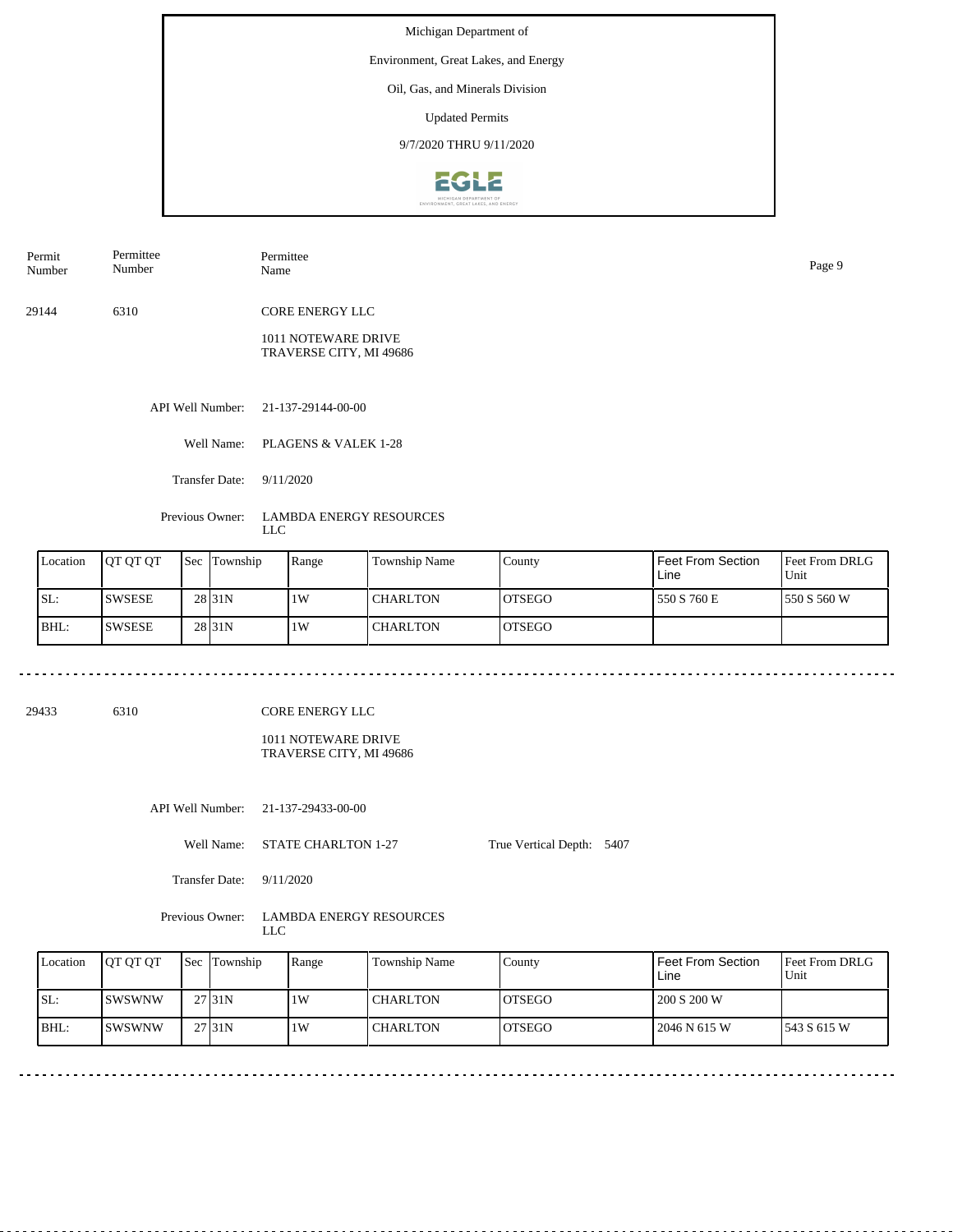Environment, Great Lakes, and Energy

#### Oil, Gas, and Minerals Division

Updated Permits

## 9/7/2020 THRU 9/11/2020



29489 8083 CRESTWOOD SERVICES LLC 811 MAIN STREET SUITE 3400 HOUSTON, TX 77006 USA Permit Number Permittee Number Permittee Name Page 10

API Well Number: 21-081-29489-00-00

Well Name: ALTO L P G STORAGE 4

Transfer Date: 9/11/2020

Previous Owner: PLAINS LPG SERVICES LP

| Location | <b>OT OT OT</b> | <b>Sec Township</b> | Range | Township Name | County      | Feet From Section<br>Line | <b>Feet From DRLG</b><br>Unit |
|----------|-----------------|---------------------|-------|---------------|-------------|---------------------------|-------------------------------|
| SL:      | <b>INWNENW</b>  | 3 I 5 N             | 9W    | <b>BOWNE</b>  | <b>KENT</b> | 300 N 945 E               |                               |
| BHL:     | <b>INWNENW</b>  | $3$ <sub>5N</sub>   | 19W   | <b>BOWNE</b>  | <b>KENT</b> |                           |                               |

<u>. . . . . . . . . . . . . . .</u>

29490 8083

CRESTWOOD SERVICES LLC 811 MAIN STREET SUITE 3400 HOUSTON, TX 77006 USA

API Well Number: 21-081-29490-00-00

Well Name: ALTO L P G STORAGE 5

Transfer Date: 9/11/2020

Previous Owner: PLAINS LPG SERVICES LP

| Location | <b>OT QT QT</b> | <b>Sec</b> Township | Range | Township Name | County      | Feet From Section<br>Line | <b>IFeet From DRLG</b><br>l Unit |
|----------|-----------------|---------------------|-------|---------------|-------------|---------------------------|----------------------------------|
| SL:      | N2N2NW          | 3 I 5 N             | 19W   | <b>BOWNE</b>  | <b>KENT</b> | 250 N 1295 W              |                                  |
| BHL:     | N2N2NW          | 3 5N                | 19W   | <b>BOWNE</b>  | <b>KENT</b> | 250 N 1295 W              |                                  |

. . . . . . . . . . . . . .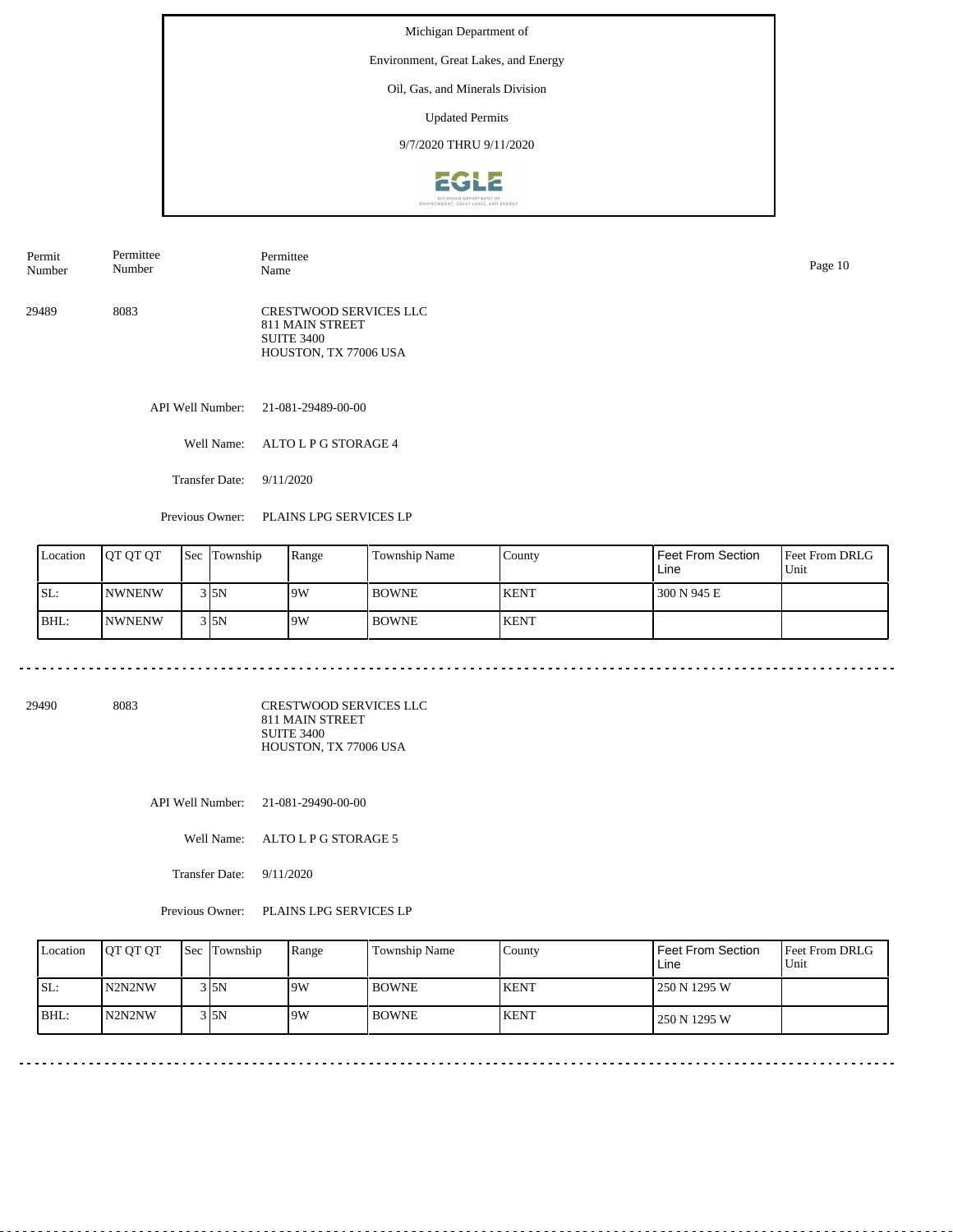Environment, Great Lakes, and Energy

### Oil, Gas, and Minerals Division

Updated Permits

9/7/2020 THRU 9/11/2020



| Permit | Permittee | Permittee | Page 11 |
|--------|-----------|-----------|---------|
| Number | Number    | Name      |         |
|        |           |           |         |

29780 6310 CORE ENERGY LLC

> 1011 NOTEWARE DRIVE TRAVERSE CITY, MI 49686

API Well Number: 21-137-29780-00-00

Well Name: AXFORD, HENRY W JR, ET UX 1- 12

Transfer Date: 9/11/2020

Previous Owner: LAMBDA ENERGY RESOURCES LLC

| Location | <b>IOT OT OT</b> | <b>Sec</b> Township | Range | Township Name | County         | <b>Feet From Section</b><br>Line | Feet From DRLG<br>Unit |
|----------|------------------|---------------------|-------|---------------|----------------|----------------------------------|------------------------|
| SL:      | <b>INESWNW</b>   | 12 31 N             | 2W    | <b>DOVER</b>  | <b>IOTSEGO</b> | 1971 S 777 W                     | 1971 S 543 E           |
| BHL:     | INESWNW          | $12$ [31N]          | 2W    | <b>DOVER</b>  | <b>IOTSEGO</b> |                                  |                        |

29956 6310

CORE ENERGY LLC

1011 NOTEWARE DRIVE TRAVERSE CITY, MI 49686

API Well Number: 21-137-29956-00-00

Well Name: STATE CHARLTON "A" 2-28 True Vertical Depth: 5409

Transfer Date: 9/11/2020

Previous Owner: LAMBDA ENERGY RESOURCES LLC

| Location | <b>IOT OT OT</b> | <b>Sec Township</b> | Range | l Township Name | County         | l Feet From Section<br>Line | <b>IFeet From DRLG</b><br>Unit |
|----------|------------------|---------------------|-------|-----------------|----------------|-----------------------------|--------------------------------|
| ISL:     | <b>INWNESE</b>   | 28 <sub>131</sub> N | 1W    | <b>CHARLTON</b> | <b>IOTSEGO</b> | 573 N 725 E                 |                                |
| IBHL:    | <b>INESWNE</b>   | 28 <sub>131</sub> N | 1W    | <b>CHARLTON</b> | <b>IOTSEGO</b> | l 599 S 585 W               | 1599 S 735 E                   |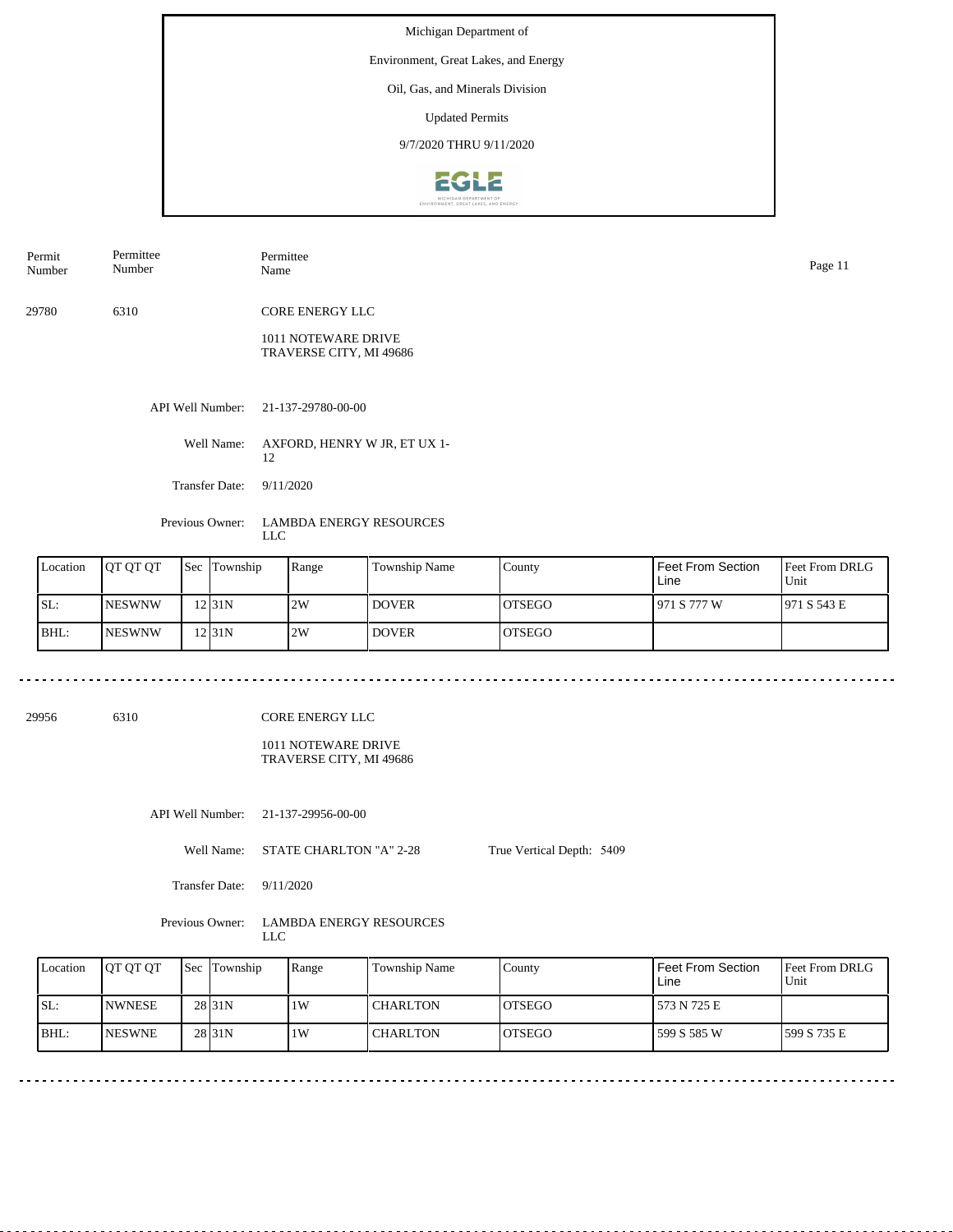Environment, Great Lakes, and Energy

### Oil, Gas, and Minerals Division

Updated Permits

## 9/7/2020 THRU 9/11/2020



| Permit | Permittee | Permittee                                                                               | Page 12 |
|--------|-----------|-----------------------------------------------------------------------------------------|---------|
| Number | Number    | Name                                                                                    |         |
| 31592  | 8083      | CRESTWOOD SERVICES LLC<br>811 MAIN STREET<br><b>SUITE 3400</b><br>HOUSTON, TX 77006 USA |         |

API Well Number: 21-081-31592-00-00

Well Name: ALTO L P G STORAGE 6

Transfer Date: 9/11/2020

Previous Owner: PLAINS LPG SERVICES LP

| Location | <b>IOT OT OT</b> | <b>Sec</b> Township | Range | Township Name | County      | <b>Feet From Section</b><br>Line | <b>Feet From DRLG</b><br>Unit |
|----------|------------------|---------------------|-------|---------------|-------------|----------------------------------|-------------------------------|
| SL:      | <b>INENWNW</b>   | 3 I 5 N             | 9W    | <b>BOWNE</b>  | <b>KENT</b> | 250 N 895 W                      |                               |
| BHL:     | <b>INENWNW</b>   | 3 I 5 N             | 9W    | <b>BOWNE</b>  | <b>KENT</b> | 250 N 895 W                      |                               |

. . . . . . . . . . . . . .

39318 6310

CORE ENERGY LLC

1011 NOTEWARE DRIVE TRAVERSE CITY, MI 49686

API Well Number: 21-137-39318-00-00

Well Name: STATE CHARLTON 3-33

Transfer Date: 9/11/2020

Previous Owner: LAMBDA ENERGY RESOURCES LLC

| Location | <b>IOT OT OT</b> | <b>Sec</b> Township | Range | Township Name   | County         | <b>Feet From Section</b><br>Line | <b>Feet From DRLG</b><br>Unit |
|----------|------------------|---------------------|-------|-----------------|----------------|----------------------------------|-------------------------------|
| SL:      | <b>SESESE</b>    | 33 <sub>131</sub> N | 1W    | <b>CHARLTON</b> | IOTSEGO        | 460 S 561 E                      | 1460 S 561 E                  |
| BHL:     | <b>SESESE</b>    | 33 31N              | 1W    | <b>CHARLTON</b> | <b>IOTSEGO</b> |                                  |                               |